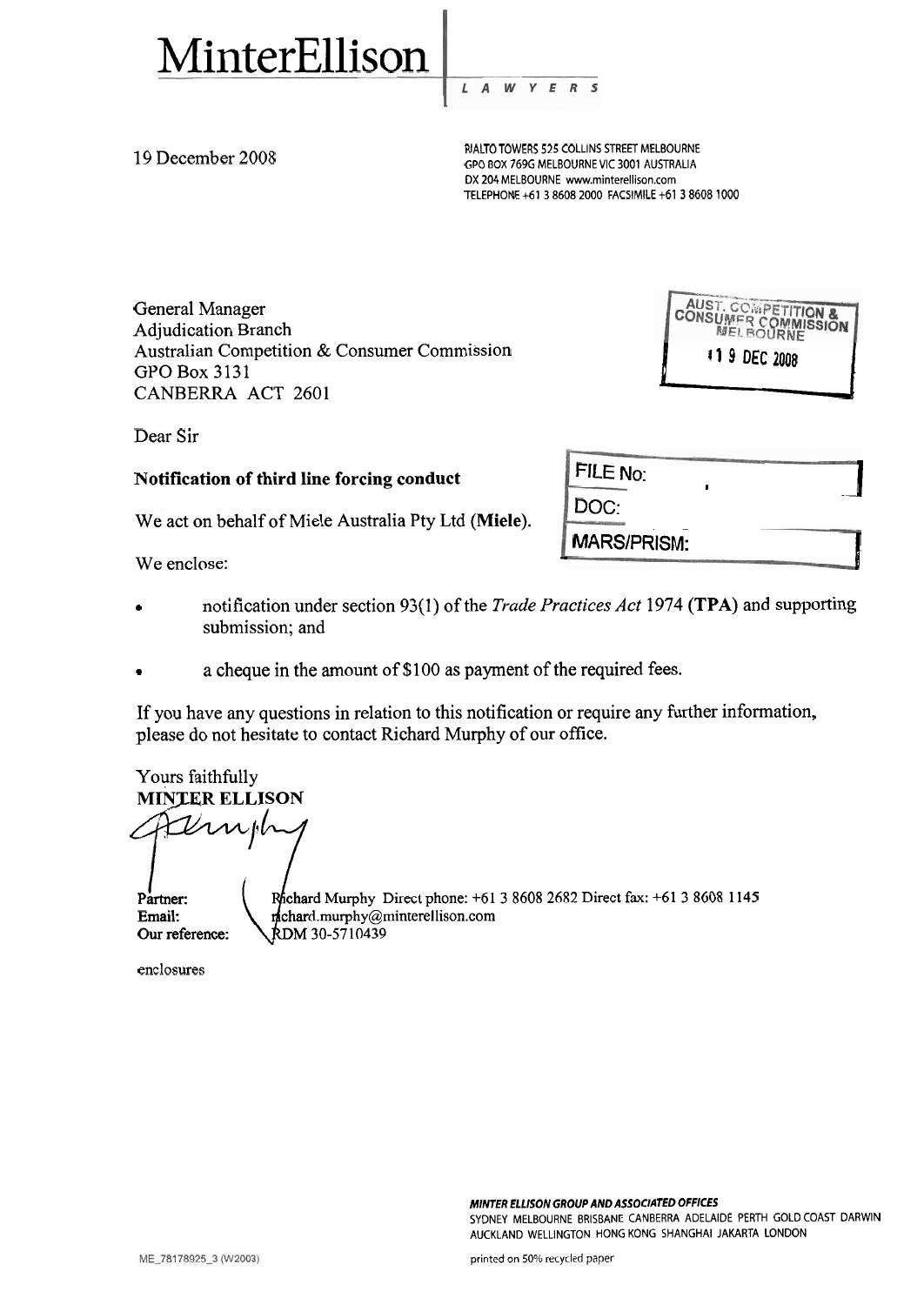Regulation 71

 $\bullet$ 

## **Form G**

#### Commonwealth of Australia

*Trade Practices Act 1974* - *sub-section 93(1)* 

# **NOTIFICATION OF EXCLUSIVE DEALING**

To the Australian Competition and Consumer Commission:

Notice is hereby given, in accordance with subsection 93 (1) of the *Trade Practices Act 1974,* of particulars of conduct or of proposed conduct of a kind referred to subsections  $47$  (2), (3), (4), **(5), (6),** (7), (8) or (9) of that Act in which the person giving notice engages or proposes to engage.

## **1. Applicant**

(a) Name of person giving notice:

*Miele Australia Pty Ltd ABN 96 005 635 398 (Miele).* q37 25

(b) Short description of business carried on by that person:

*Miele distributes imported Miele-branded domestic appliances and whitegoods (Miele products). Miele operates a Chartered Agency System in Australia under which Miele products are sold by Miele to customers, through specifically appointed Miele chartered agents (agents).* 

(c) Address in Australia for service of documents on that person:

*C/- Richard Murphy Minter Ellison Lawyers 525 Collins Street MELBOURNE V7C 3000* 

## **2. Notified arrangement**

(a) Description of the goods or services in relation to the supply or acquisition of which this notice relates:

*Consumer finance products and services (promoted and branded as 'Miele Finance')* supplied by providers nominated by Miele (preferred Miele Finance *Providers) and offered in conjunction with the sale of Miele products.* 

(b) Description of the conduct or proposed conduct:

*Miele wishes to offer, through its agents, Miele Finance to its customers in conjunction with the sale of Miele products.*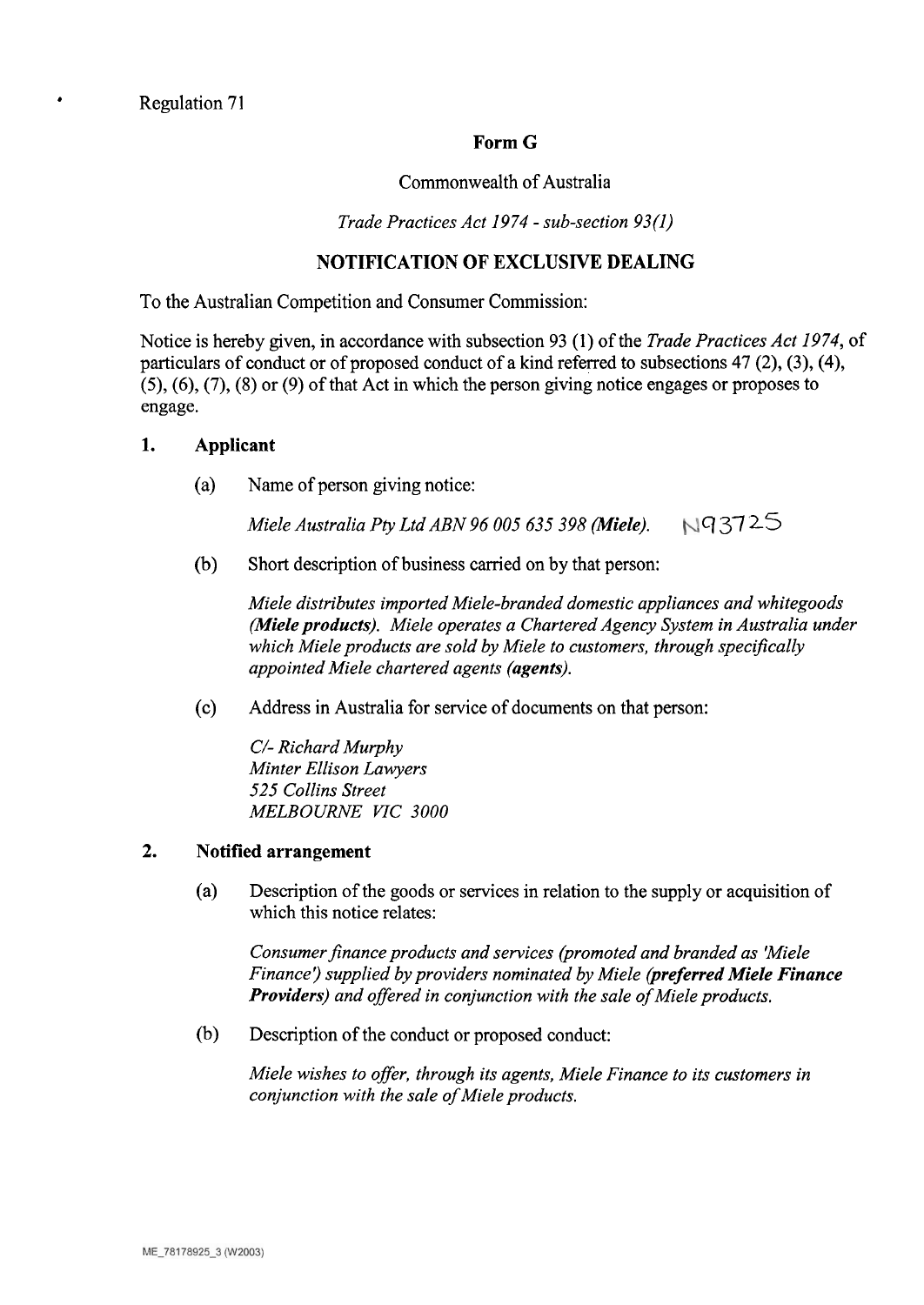*All agents will be permitted to promote and offer Miele Finance to Miele's customers on Miele's behalf, but they will not be required to do so. Only if an agent wishes to promote and offer finance in conjunction with the sale of Miele products on Miele's behalf, will the agent then be required to offer only Miele Finance and no alternative finance. In order to offer Miele Finance, agents may need to enter into contractual arrangements with a preferred Miele Finance Provider.* 

*Miele's proposed conduct may be characterised as Miele:* 

- *supplying, or offering to supply services (being the conferral of the right on an agent to offer finance in conjunction with Miele products) on the condition that the agent will acquire services from a preferred Miele Finance Provider (being the right to offer finance on behalf of the preferred Miele Finance Provider); or*
- *refusing to supply services (being the conferral of the right on an agent to offer finance in conjunction with Miele products) for the reason that the agent has not acquired or not agreed to acquire services from a preferred Miele Finance Provider (being the right to offer finance on behalf of the preferred Miele Finance Provider).*

*Whilst Miele does not accept that this characterisation is correct, it recognises that the conduct is open to being characterised in this way, so out of an abundance of caution, and in order to eliminate any risk of contravention of sections 47(6) and (7), Miele wishes to notify the proposed conduct under section 93(1).* 

## **Persons, or classes of persons, affected or likely to be affected by the notified conduct**

(a) Class or classes of persons to which the conduct relates:

*New and existing agents* 

- (b) Number of those persons:
	- (i) At present time:

500

(ii) Estimated within the next year:

520

(c) Where number of persons stated in item 3(b)(i) is less than 50, their names and addresses:

*Not applicable.*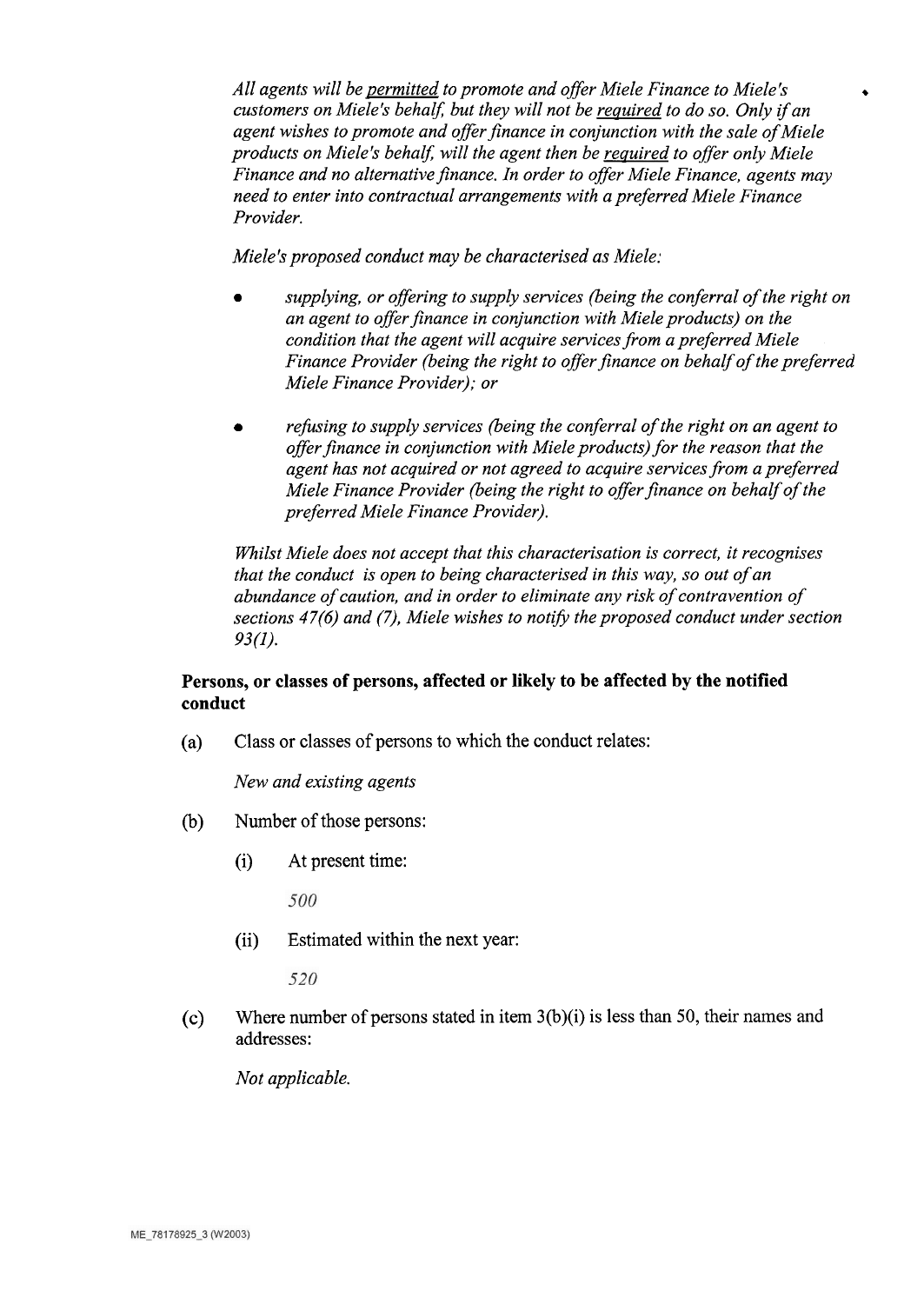# **4. Public benefit claims**

(a) Arguments in support of notification:

*We believe the notified conduct will generate a number ofpublic benefits. Please refer to supporting submission.* 

(b) Facts and evidence relied upon in support of these claims:

*Please refer to supporting submission.* 

# **5. Market definition**

*Please refer to supporting submission.* 

## **6. Public detriments**

(a) Detriments to the public resulting or likely to result from the notification, in particular the likely effect of the notified conduct on the prices of the goods or services described at 2(a) above and the prices of goods or services in other affected markets:

We do not believe that the notified conduct causes any identifiable detriment to the *public. Please refer to supporting submission.* 

(b) Facts and evidence relevant to these detriments:

*Not applicable* 

# **7. Further information**

(a) Name, postal address and contact telephone details of the person authorised to provide additional information in relation to this notification:

*Richard Murphy Minter Ellison Lawyers Level 23 525 Collins Street MELBOURNE VIC 3000* 

**AUST. COMPETITION &<br>CONSUMER COMMISSION** 119 DEC 2008

**Dated 19** December **2008** 

Signed by/on behalf of Miele Australia Pty Ltd

(Signature)

 $Richard Murphy$ **Partner Minter Ellison**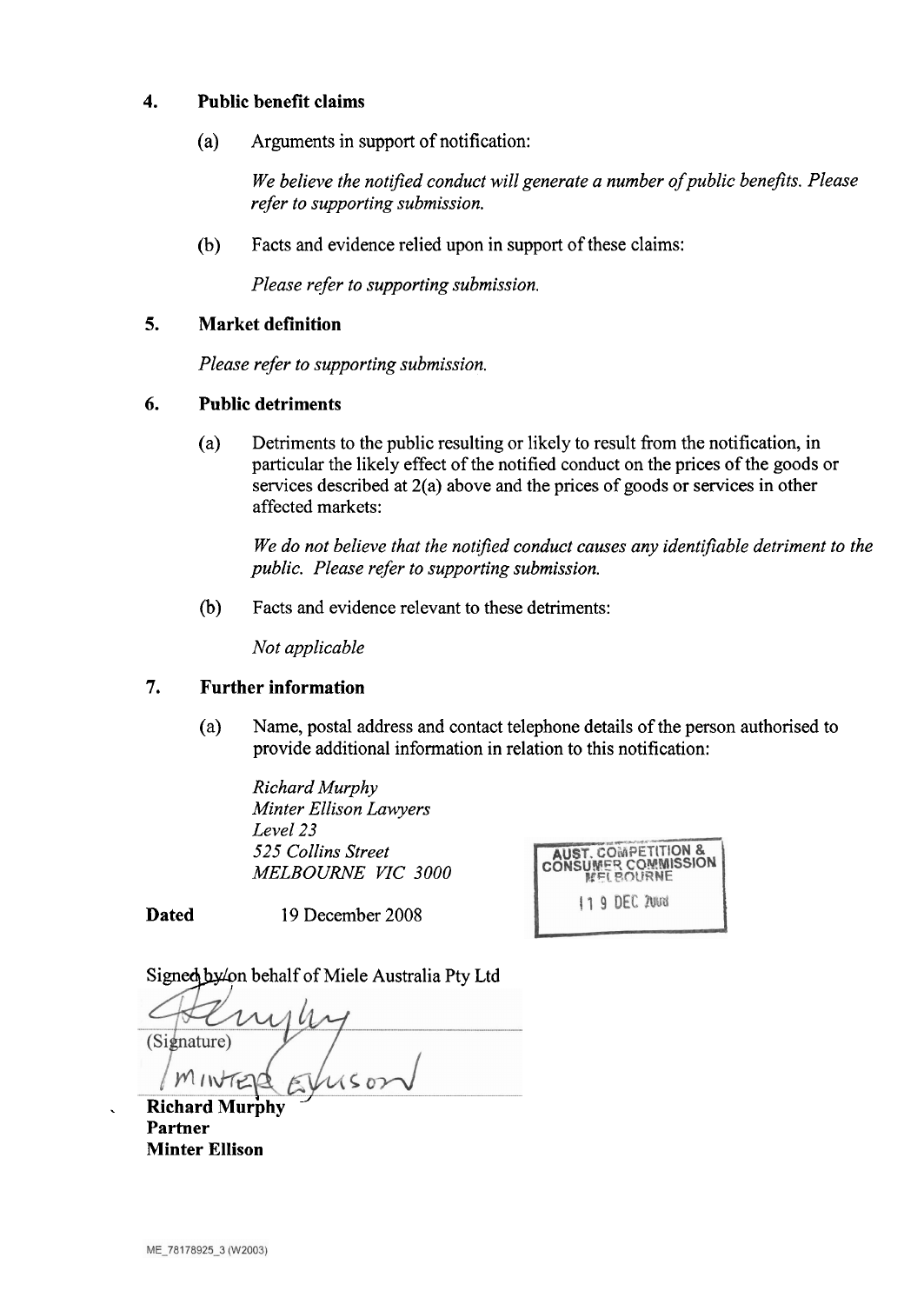# Supporting submission

# **1.** Background

### *Miele and its chartered agency system*

- 1.1 Miele distributes imported Miele-branded domestic appliances and whitegoods (Miele products).
	- .2 Miele operates a chartered agency system (agency system) in Australia under which Miele products are sold by Miele direct to customers, through specifically appointed appliance retailers acting as Miele chartered agents (agents). The agency system facilitates a direct relationship between customer and manufacturer and ensures better product knowledge and after sales services. Each agent enters into a Miele Chartered Agency agreement with Miele which sets out the requirements and obligations of both Miele (as principal) and the agent. Only those retailers who have signed the chartered agency agreement are authorised to sell Miele products on Miele's behalf.

#### *Miele Finance*

- 1.3 Miele wishes to be able to promote and offer consumer finance products and services (promoted and branded as 'Miele Finance') (Miele Finance) to customers in conjunction with the sale of its Miele products.
- 1.4 By reason of its agency system, Miele is only able to promote and offer Miele Finance to its customers in conjunction with the sale of Miele products *through* its agents. While it is proposed that all agents will be able to promote and offer Miele Finance to Miele's customers on Miele's behalf, they will not be *required* to do so. Only if an agent wishes to promote and offer finance in conjunction with the sale of Miele products on Miele's behalf, will the agent then be *required* to offer only Miele Finance and no alternative finance. As seller of Miele products, Miele is entitled to determine the basis upon which its products are sold (including as to payment) and, **as** such, has determined that only Miele Finance should be offered in conjunction with Miele products.

#### *Arrangements with HSBC*

- 1.5 To facilitate the introduction of Miele Finance, Miele entered into arrangements with HSBC under which HSBC consumer finance products (promoted and branded as 'Miele Finance') would be offered to Miele's customers in conjunction with the sale of Miele products.
- **1.6** In order for agents to be able to promote and offer Miele Finance (supplied by HSBC) in conjunction with the sale of Miele products, agents needed to enter into contractual arrangements with HSBC. Accordingly, Miele proposed to require that agents who wish to promote and offer Miele Finance enter into such contractual arrangements with HSBC under which HSBC grants the agent the right to offer such finance.
- 1.7 Miele does not consider that this conduct constitutes third line forcing, since agents would at all times retain the right to act as Miele agents irrespective of whether or not they choose to offer Miele Finance. The supply by Miele of the right to act as Miele's agent is not contingent upon any acquisition by the agent of services from HSBC - it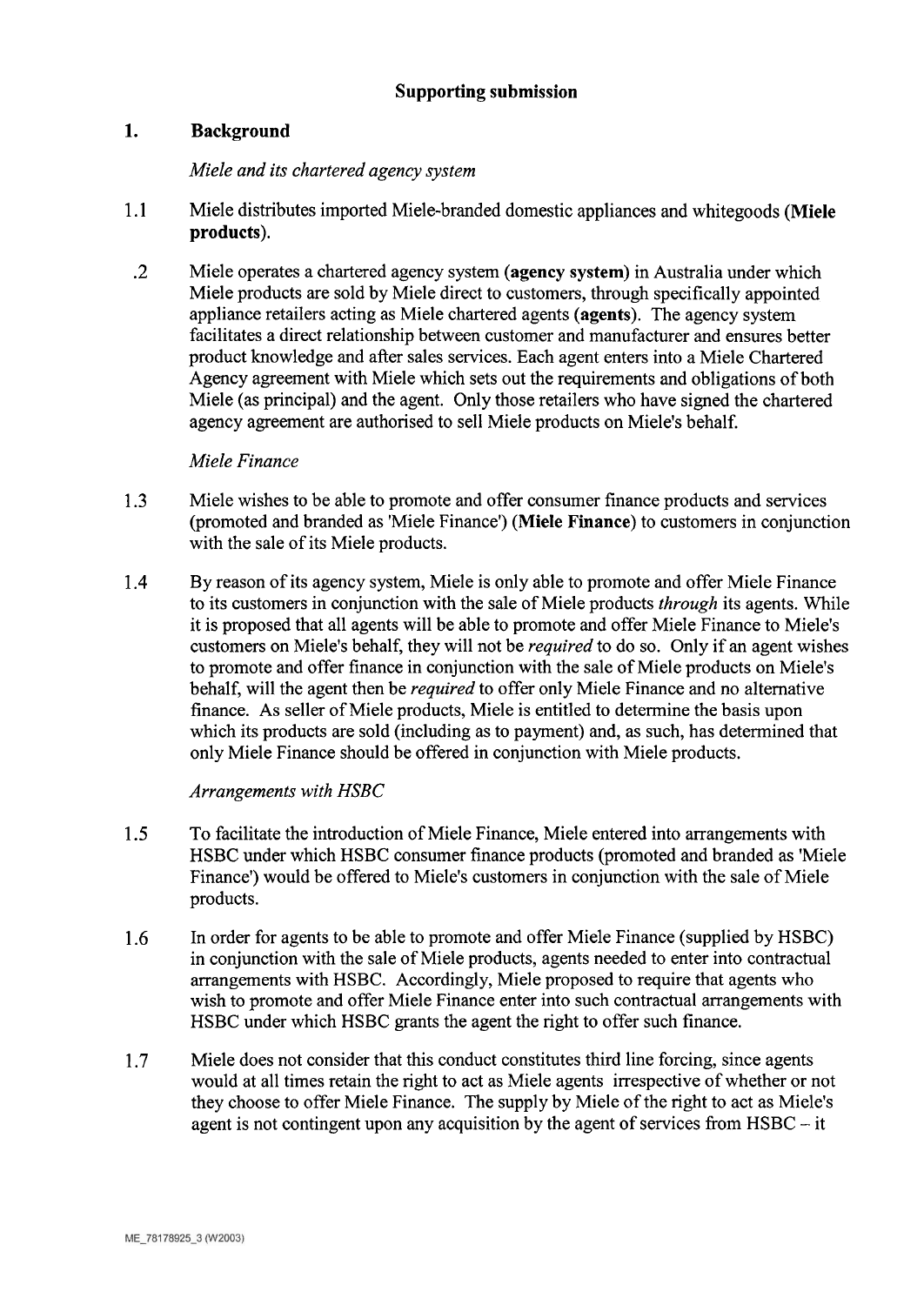was simply that **if** an agent decided in its discretion to promote and offer finance in conjunction with Miele products (and they would not need to do so), then the agent would be required to promote and offer Miele Finance and, in order to do so, would need to enter into an agreement with HSBC. However, Miele appreciates that the conduct could potentially be characterised in an alternative way which could technically contravene sections 47(6) and (7) of the TPA. Specifically, it could be characterised as:

- (a) Miele supplying services (being the conferral of the right to offer finance in conjunction with Miele products) to the agents on the condition that the agent will acquire services from HSBC, or
- (b) Miele refusing to supply such services to agents for the reason that the agent has not acquired or not agreed to acquire services from HSBC.
- 1.8 Out of an abundance of caution, and in order to eliminate any risk of contravening sections 47(6) and (7), in January 2008, Miele lodged a notification with the Commission (see N93280) in relation to these arrangements.

## *Proposed conduct*

- 1.9 Since this previous notification was lodged with the Commission, Miele has become aware of a number of commercial relationships between its agents and other providers of consumer finance products and services. This may lead to the situation whereby agents wishing to offer Miele Finance (as supplied by HSBC) in conjunction with the sale of Miele products are precluded from doing so by reason of their arrangement with the other finance provider. In order to accommodate these commercial arrangements and allow agents greater flexibility in relation to offering finance in conjunction with the sale of Miele products, Miele proposes to broaden the number of providers from whom consumer finance products and services branded as 'Miele Finance' may be offered and promoted (through agents) in conjunction with the sale of Miele products. Specifically, Miele is proposing to broaden the range of providers to include HSBC, GE Money and other providers as nominated by Miele from time to time (together, the preferred Miele Finance Providers).
- 1.10 It follows that, in order for agents to be able to promote and offer Miele Finance, agents may need to enter into contractual or other arrangements with a preferred Miele Finance Provider. Miele is proposing that agents who wish to promote and offer Miele Finance in conjunction with the sale of Miele products enter into arrangements with a preferred Miele Finance Provider, under which the relevant preferred Miele Finance Provider grants the agent the right to offer such finance on behalf of the provider. More specifically, to accommodate the commercial arrangements described above, Miele is proposing (in the first instance) that:
	- (a) agents forming part of the Harvey Norman / Domayne group enter into arrangements with GE Money under which GE Money (as a preferred Miele Finance Provider) grants such agents the right to offer Miele Finance on behalf of GE Money; and
	- (b) other agents enter into arrangements with HSBC under which HSBC (as a preferred Miele Finance Provider) grants these agents the right to offer Miele Finance on behalf of HSBC.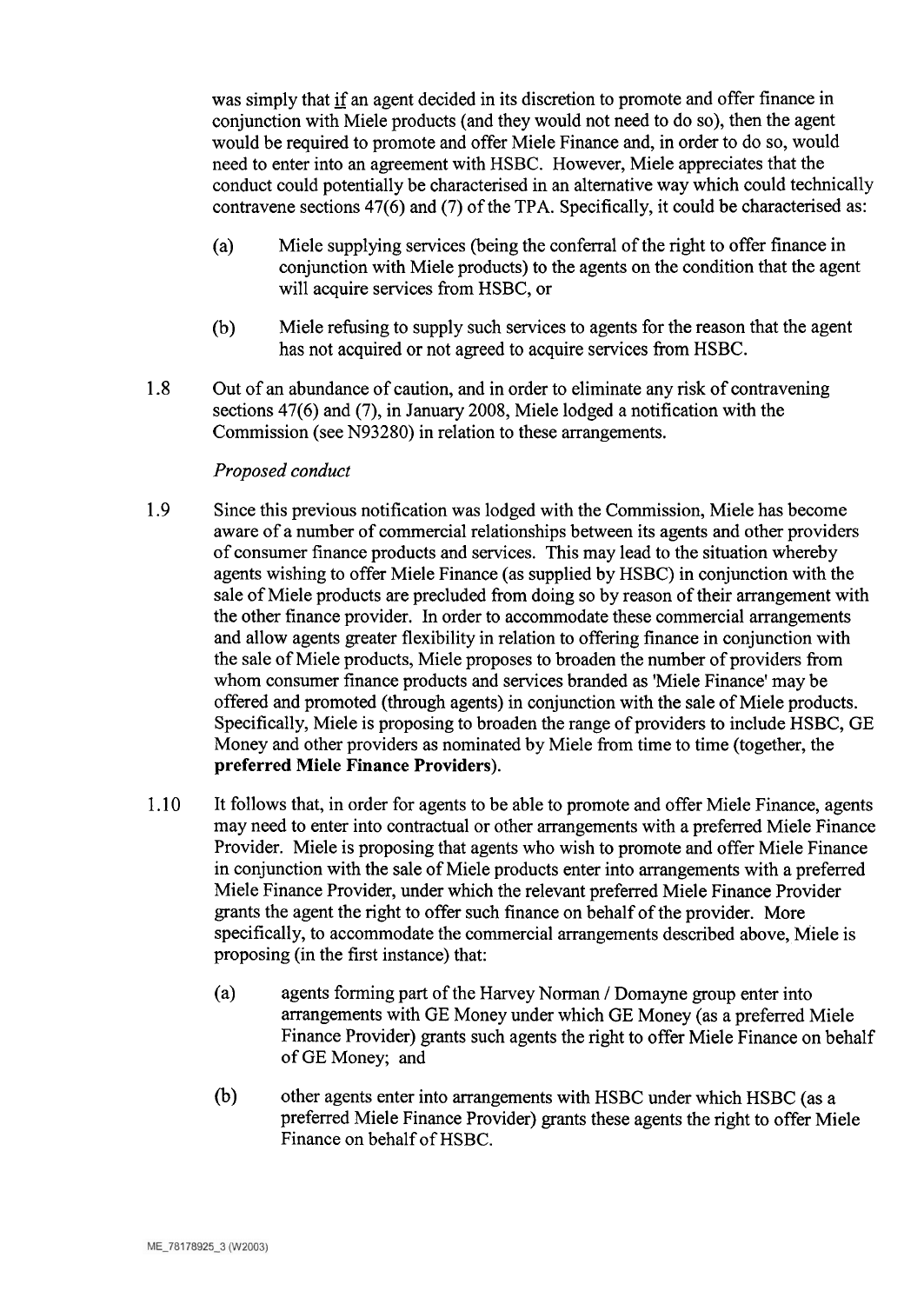Agents remain free to offer any other form of finance in conjunction with the supply of  $\bullet$ 1.11 any other products and customers remain free to use other forms of payment such as credit cards, personal loans, cash or cheque. Customers are *not* required to use Miele Finance when purchasing a Miele product from Miele.

#### $2.$ **Notified Conduct**

- As was discussed in the previous notification, our client does not consider that the  $2.1$ proposed conduct (described above) is correctly characterised as third line forcing. It believes that it is not accurate to characterise the conduct as Miele supplying the agent with the right to act as Miele's agent *on condition* that the agent acquire services from a preferred Miele Finance Provider because the agent retains the right to act as Miele's agent *irrespective* of whether or not the agent chooses to offer Miele Finance. The supply by Miele of the right to act as Miele's agent is not contingent upon any acquisition by the agent of services from a preferred Miele Finance Provider  $-$  it is simply that, *if* the agent promotes and offers finance in conjunction with Miele products (and they do not need to do so), the agent must only promote and offer Miele Finance and, in order to offer Miele Finance, they need to enter into an arrangement with a preferred Miele Finance Provider. On this basis, our client considers that the proposed conduct does not constitute third line forcing.
- $2.2$ However, our client understands that the proposed conduct could potentially be characterised in an alternative way which could technically contravene sections 47(6) and (7) of the TPA. Specifically, it could be characterised as Miele supplying services (being the conferral of the right to offer finance in conjunction with Miele products) to the agents on the condition that the agent will acquire services from a preferred Miele Finance Provider, or as Miele refusing to supply such services to agents for the reason that the agent has not acquired or not agreed to acquire services from a preferred Miele Finance Provider. Although this an incorrect characterisation of the proposed conduct in our client's view, our client wishes to eliminate any risk of contravening sections 47(6) and (7) by notifying this alternative characterisation of the conduct under section 93(1) of the TPA.
- Please see Form G (attached) for a full description of the relevant conduct being 2.3 notified.

#### $\overline{3}$ . **Competition Issues**

- We submit on behalf of our client that the Commission should not serve a notice under  $3.1$ section 93(3A) of the TPA because the conduct in question:
	- (a) will not adversely affect competition in any relevant market; and
	- (b) will result in public benefits and no identifiable public detriment.
- $3.2$ We do not believe that the notified conduct can have any adverse effect on competition in the relevant markets. We consider the relevant markets for assessing this notification are the market for provision of consumer finance products and services in Australia, and the market for the supply of domestic appliances. These markets are highly competitive. There are a significant number of alternative consumer finance providers which include: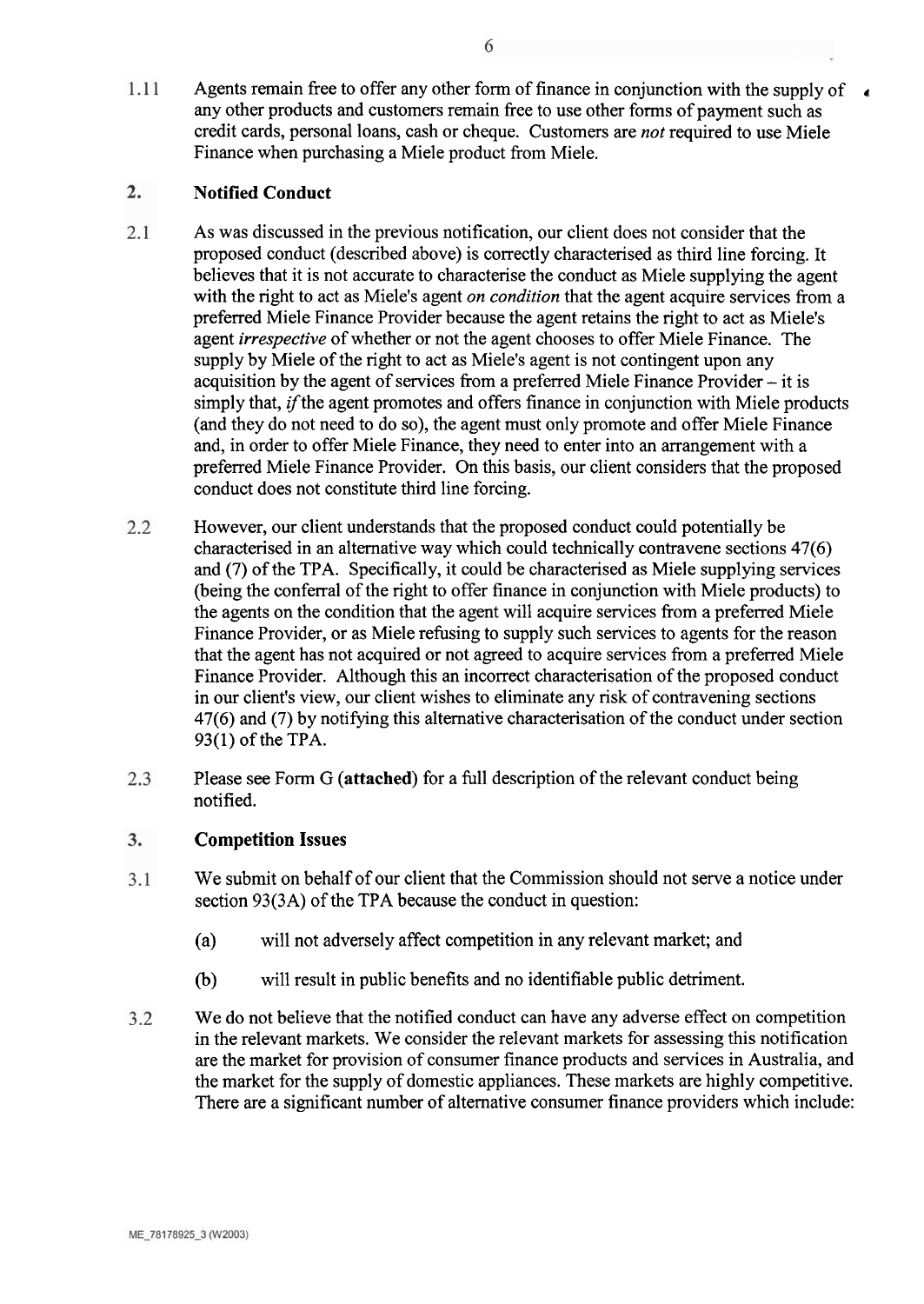- (a) banks such as National Australia Bank, ANZ, Commonwealth Bank and Westpac;
- (b) non-bank financial institutions such as Wizard and Aussie; and
- (c) credit card providers such as Visa, MasterCard and American Express.

All these finance providers compete in relation to a broad range of product dimensions including card fees, interest rates, interest free or deferred payment periods, transaction fees, members services and reward/loyalty programs. There are also a significant number of alternative providers of domestic appliances and whitegoods, including Bosch, Ilve, Westinghouse, Fisher & Paykel, Blanco, LG and Whirlpool amongst others.

- **3.3** The maximum impact of the conduct should be considered in relation to Miele's proportional share of the market for the supply of domestic appliances which is approximately **4.5%.** Accordingly, we do not consider that the conduct will create barriers to entry or otherwise harm competition in the relevant markets. Further information in relation to these markets can be provided to the Commission, if requested.
- **3.4** We believe the notified conduct is pro-competitive and will generate a number of public benefits, as it will:
	- (a) enable Miele and its agents to offer Miele Finance in conjunction with the sale of Miele products (sold by the agent on Miele's behalf) and, in turn, offer more competitive products, thereby fostering business efficiency;
	- (b) enable agents to offer Miele Finance who would otherwise be unable to source and offer cost-effective finance in conjunction with the sale of Miele products;
	- (c) benefit agents by way of additional commissions accruing from additional sales generated as a result of Miele Finance being offered to customers through agents;
	- (d) provide Miele customers with the opportunity to obtain competitive consumer finance in conjunction with their purchase of a Miele product; and
	- (el encourage competitors of Miele to offer similar benefits and therefore promote competition in the relevant markets.
- **3.5** We also do not believe that the notified conduct causes any identifiable detriment to the public. The conduct in no way limits the choice of consumers in choosing whether to acquire any goods or services (including Miele-branded goods or services) or whether to obtain consumer finance from a preferred Miele Finance Provider.